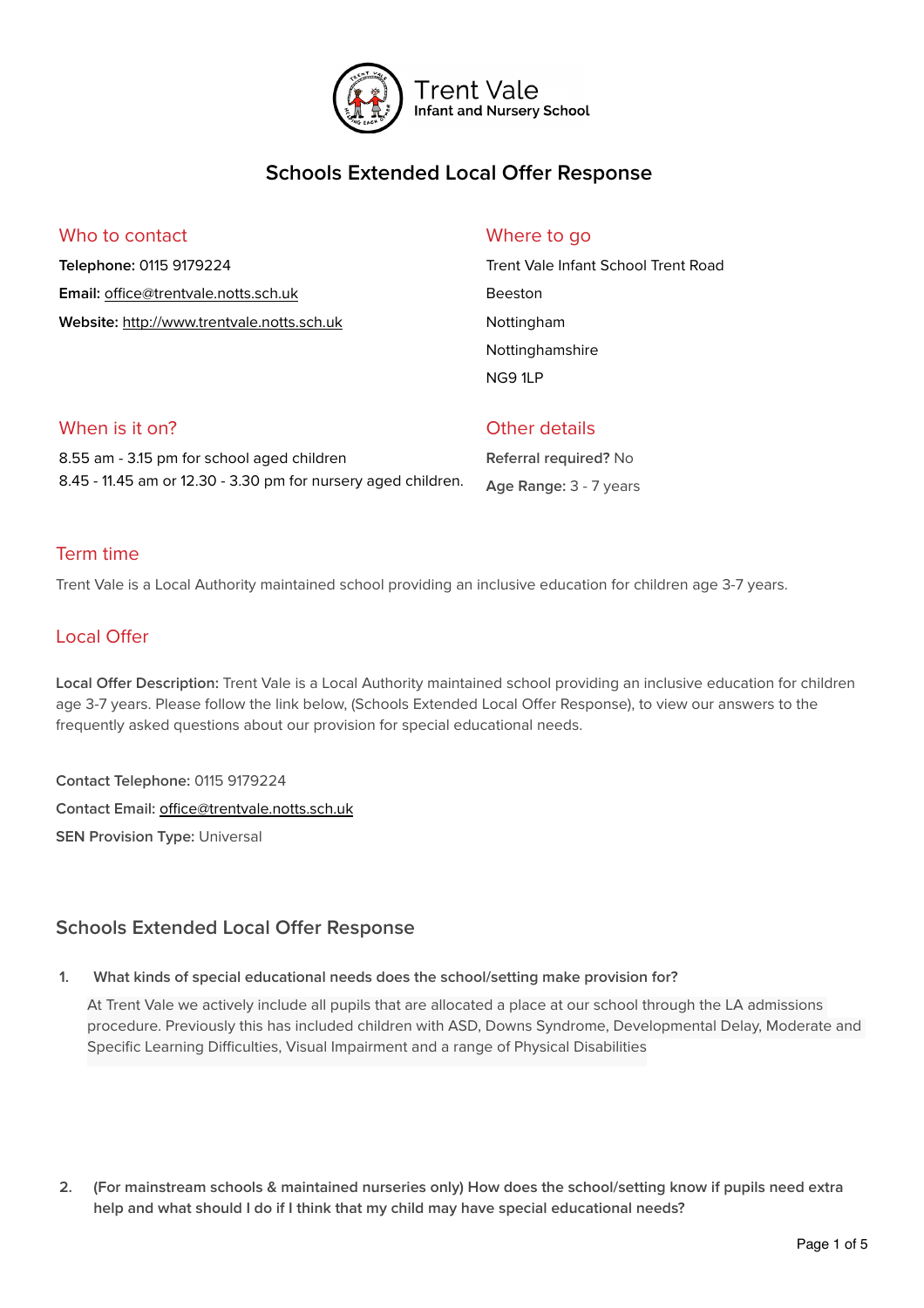If a child starting our school is already known to other SEN agencies within the Local Authority then they will inform us of a child's needs when they are allocated a place at our school. This information might also be provided by other local pre-school settings that a child attends or by the parents themselves. Detailed transition procedures will then be arranged to support their introduction to our setting.

At school we will know if a child needs extra help by our detailed assessment procedures including looking at a child's work and watching how they behave in school.

If you think your child may have special educational needs then please contact the school to discuss this with us.

#### **3. a) How does the school/setting evaluate the effectiveness of its provision for pupils with special educational needs?**

Any children at our school that have additional provision have their progress carefully monitored every half term. This allows us to evaluate the effectiveness of our provision and plan the next steps to support a child's learning.

#### **3. b) How will both the school/setting and I know how my child/young person is doing and how will the school/ setting help me to support their learning?**

School will know how well your child is doing from their regular assessments of your child's progress. This will be shared with you at least every term at a pre-arranged meeting. At this meeting ideas will be shared of how to help you support their learning.

At Trent Vale we operate an 'open door' policy so if at any time your feel you need more information of how well your child is doing and how you can best support them then please contact your child's class teacher.

#### **3. c) What is the school's approach to teaching pupils with special educational needs?**

At Trent Vale we have a graduated approach to teaching pupils with special educational needs. All pupils receive Quality First Teaching all of the time. If a pupils does have special educational needs their support will consist of a four part process of Assess; Plan; Do and Review. A child who has lifelong or significant difficulties may be referred for an Education, Health and Care Plan.

Please read our SEN policy on our website which describes this process in more detail. www.trentvale.notts.sch.uk

#### **3. d) How will the curriculum and learning be matched to my child/young person's needs?**

Using the four part process of Assess, Plan, Do and Review the curriculum is personalised for the individual needs of the child with special educational needs where necessary. The SENCO oversees this process to ensure the curriculum promotes the inclusion of all pupils.

#### **3. e) How are decisions made about the type and amount of support my child/young person will receive?**

All pupils with SEND will have access to Element 1 and 2 of a school's budget which equates to £6,000. Some pupils with SEND may access additional funding. This additional funding might be from a budget which is devolved to and moderated by the Family of Schools. (The Family of Schools comprises of a secondary school and its feeder primary schools). For those with the most complex needs, additional funding is retained by the local authority. This is accessed through the Family of Schools. The Family SENCO will refer individual applications to a multi-agency panel, which is administered by the Local Authority, who will determine whether the level and complexity of need meets the threshold for this funding.

Resources are allocated at least termly, through discussion between the SENCO, the assessment coordinator, the pupil premium coordinator, class teacher, outside agencies and parents, taking in to account the full range of information available about an individual's current progress and barriers to learning. Additional funding is applied for if the child meets the relevant criteria.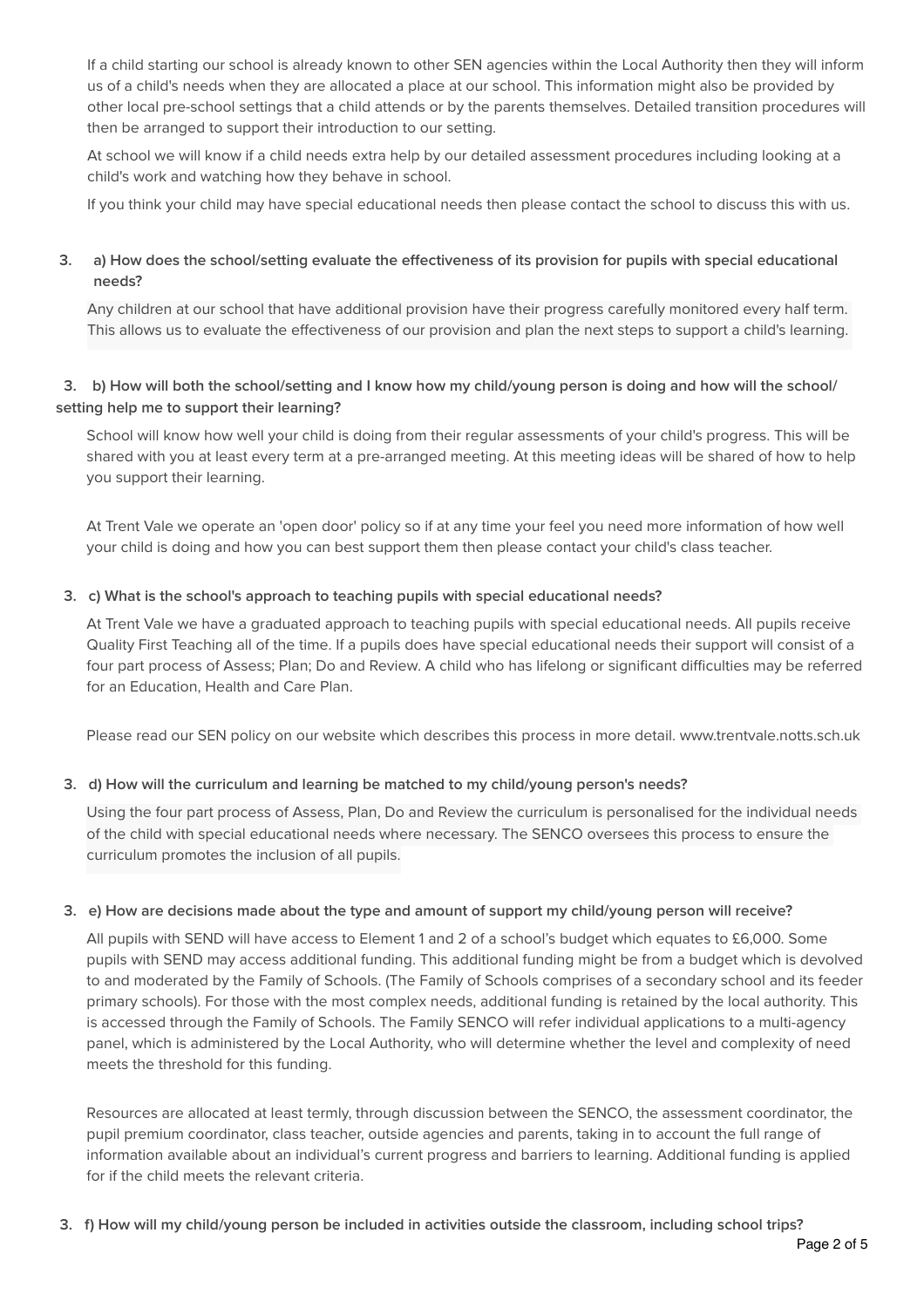All pupils at Trent Vale have access to learning outside the classroom and extra-curricular activities including school trips. Arrangements to support a child with special educational needs to access these activities are discussed with the parents of each individual child.

#### **3. g) What support will there be for my child/young person's overall well-being?**

All children at Trent Vale are valued and supported as individuals. The class teacher monitors and supports each child's overall well-being on a daily basis. If they have any concerns this will be discussed with parents and the SENCO and support from within school or outside agencies will be accessed if necessary.

**4. (For mainstream schools and maintained nurseries) Who is the school/setting's special educational needs coordinator (SENCO) and what are their contact details.**

The SENCO at Trent Vale is Mrs Janine Barratt. She can be contacted vis the school.

#### **5. a) What training have staff supporting special educational needs had and what is planned?**

We aim to keep all school staff up to date with relevant training and developments in teaching practice in relation to the needs of pupils with SEN.

The SENCo attends relevant SEN courses, Family SEN meetings and facilitates/signposts relevant SEN focused external training opportunities for all staff.

We recognise the need to train all our staff on SEN issues. The SENCo, with the senior leadership team, ensures that training opportunities are matched to school development priorities and those identified through the use of provision management.

#### **5. b) What specialist services and expertise are available or accessed by the setting/school?**

Trent Vale Infant and Nursery School invites and seeks advice and support from external agencies in the identification and assessment of, and provision for, SEN. The SENCO is the designated person responsible for liaising with the following:

- Behaviour Support Service
- Educational Psychologist service
- Social Services
- Speech and Language Service
- Specialist Outreach Services
- Health Services

Representatives from voluntary organisations and other external agencies are invited to liaison meetings throughout the year to discuss SEN provision and progress and keep staff up to date with legislation.

The SENCO accesses support from outside agencies through:

- Termly Springboard meeting; this is the route to Schools and Family Support Services and Educational Psychologist
- Referral according to the threshold benchmarks documented in the Pathway to Provision document to support agencies e.g. Early Help Unit for social care involvement
- Referral to health agencies such as speech and language and emotional health and well-being services The school continues to build strong working relationships and links with external support services in order to fully support our SEN pupils and aid school inclusion.
- **6. How will equipment and facilities to support pupils with special educational needs secured? How accessible is the school/setting?**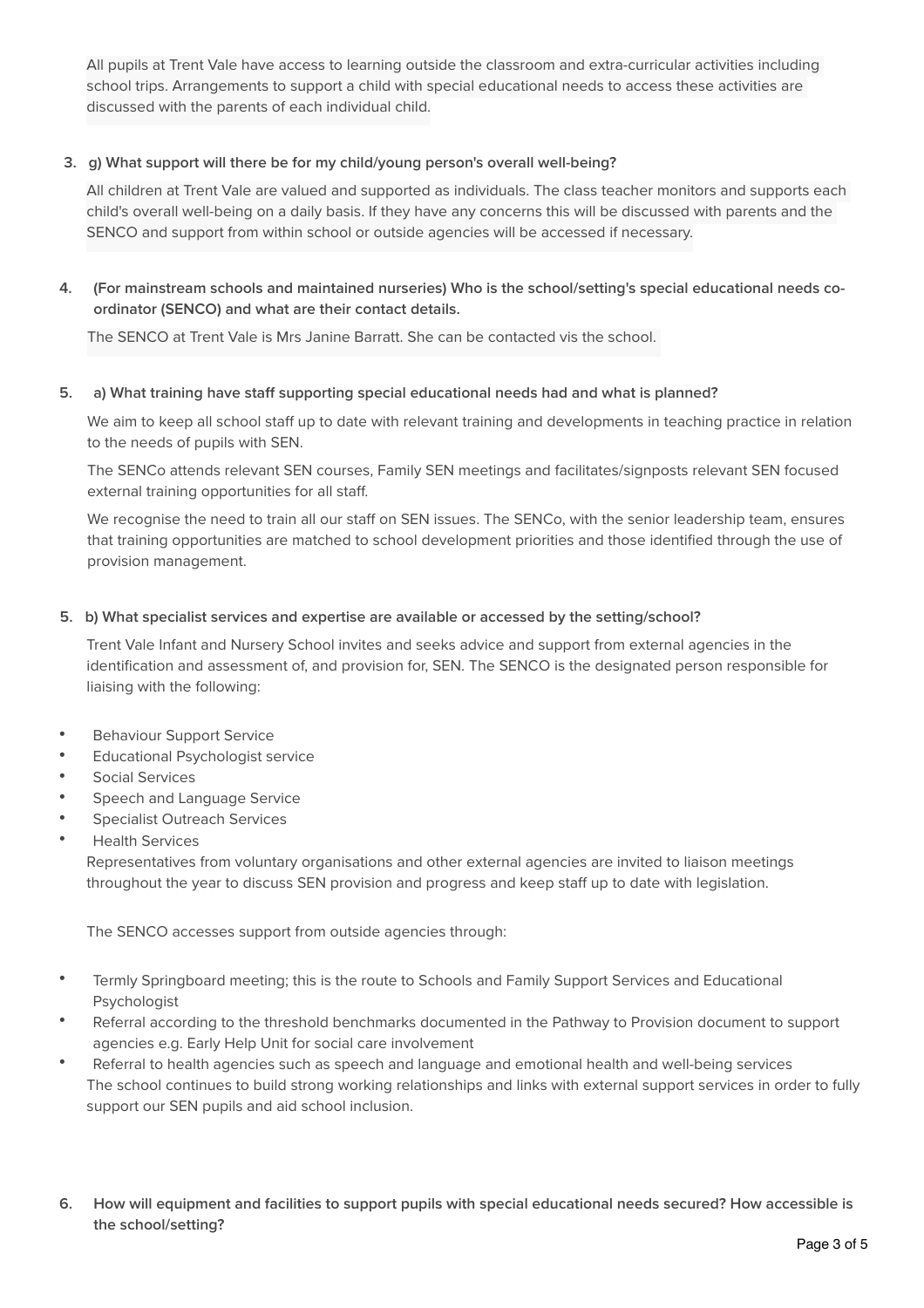The school will access support from the Local Authority Schools and Family Support Services to ensure a child with special educational needs has the equipment they need to support their learning and they can access all necessary areas of the school.

The school is already very accessible. It is all on one level with ramps and appropriate toilet facilities

#### **7. What are the arrangements for consulting parents of pupils with special educational needs? How will be I involved in the education of my child/young person?**

All parents have many opportunities to be consulted about all aspects of school life through a range of questionnaires and consultation exercises. Parents of children with special educational needs are regularly consulted during the reviews of their child's progress. We expect all parents, including those whose children have special educational needs, to be actively involved with their child's learning and we offer a range of parents information meetings to support this.

In addition there is a support group for parents of children with special educational needs from the Chilwell Family of Schools which Trent Vale is part of. This is called THRIVE and meets at Meadow Lane Infant School at least every term. This also gives the parents of children with special educational needs a voice in the vision for special educational needs across the family of schools.

**8. What are the arrangements for consulting young people with SEN and involving them in their education?**

There are many opportunities for all pupils to be consulted about a range of aspects of school life. This is mainly through pupil discussions and questionnaire that are accessible to all pupils.

**9. What do I do if I have a concern or complaint about the SEN provision made by the school/setting?** 

Refer to the general complaints procedure which is available of the school's website -[www.trentvale.notts.sch.uk](http://www.trentvale.notts.sch.uk/) If a parent or carer has any concerns or complaints regarding the care or welfare of their child, an appointment can be made by them to speak to the SENCO, who will be able to advise on formal procedures for complaint.

**10. How does the governing body involve other organisations and services (e.g. health, social care, local authority support services and voluntary organisations) in meeting the needs of pupils with special educational needs and supporting the families of such pupils?** 

The governing body involves other organisations and services in meeting the needs of pupils with special educational needs and supporting the families of such pupils via its regualr discussions with the SENCO, its termly Head teachers reports and its support and ratification of the schools' SEN policy.

#### **11. How does the school/setting seek to signpost organisations, services etc who can provide additional support to parents/carers/young people?**

At Trent Vale we signpost parents/carers to organsiations who can provide additional support to themselves and their child through the termly review meeting, the circulation of information leaflets and conversations with parents/ carers.

In addition there is a support group for parents of children with special educational needs from the Chilwell Family of Schools which Trent Vale is part of. This is called THRIVE and meets at Meadow Lane Infant School at least every term.